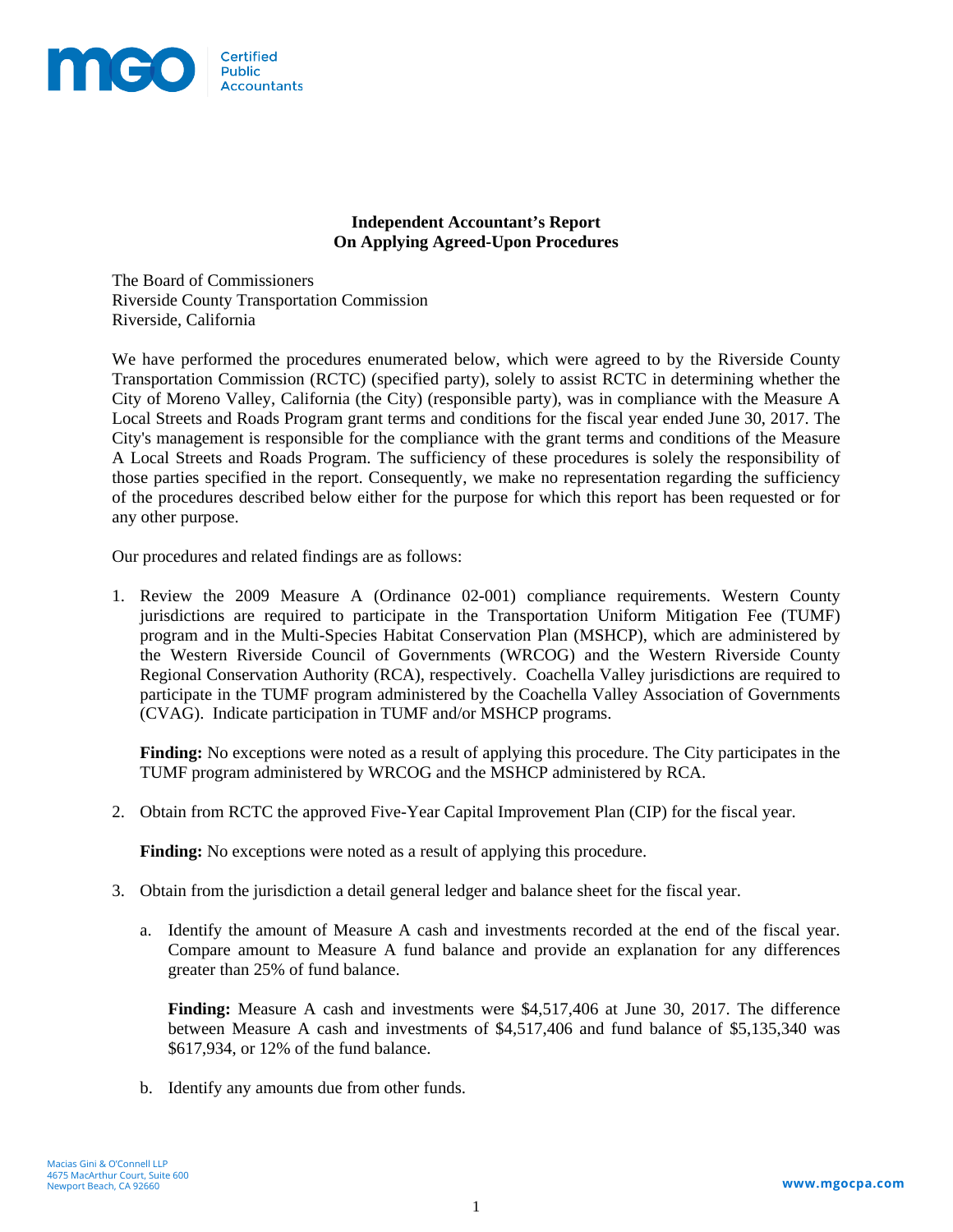**Finding:** There were no amounts due from other funds at June 30, 2017.

c. Identify the components of ending fund balance for the Measure A activity (e.g., nonspendable, restricted, assigned, committed, unassigned).

**Finding:** The ending fund balance for Measure A activity in the amount of \$5,135,340 was restricted in the amount of \$5,135,340 at June 30, 2017.

d. Identify the existence of any restatement of Measure A fund balance; inquire of management as to the reason for any restatement and provide a summary of the restatement items.

**Finding:** We noted no restatement of the Measure A fund balance reported at June 30, 2016.

- 4. Obtain an operating statement for the Measure A activity for the fiscal year, including budget amounts; include the operating statement as an exhibit to the report.
	- a. Review the revenues in the operating statement.
		- i. Inquire of management as to what fund is used to record Measure A revenues received from RCTC and identify what the total revenues were for the fiscal year.

**Finding:** The City accounts for Measure A revenues in its Measure A Fund (Fund #2001). The City recorded total revenues in the amount of \$4,484,233 for the fiscal year ended June 30, 2017 (refer to Exhibit A).

ii. Obtain from RCTC a listing of Measure A payments to the jurisdiction. Compare the Measure A sales tax revenues recorded by the jurisdiction to the listing of payments made by RCTC.

**Finding:** We identified a variance of \$289,731 between the Measure A revenues recorded by the City and the RCTC Measure A payment schedule. The difference is due to a June 2016 payment from RCTC in the amount of \$328,175, that was recorded by the City in fiscal year 2017; a fiscal year 2016 clean up adjustment payment from RCTC, in the amount of \$105,964, that was recorded by the City in fiscal year 2017, and a fiscal year 2017 clean-up adjustment payment from RCTC, in the amount of \$144,408, to be recorded by the City in FY 2018.

|                                  |   |             | City of       |  |  |
|----------------------------------|---|-------------|---------------|--|--|
|                                  |   | <b>RCTC</b> | Moreno Valley |  |  |
| Measure A revenues recorded      | S | 3,816,753   | 4,106,484     |  |  |
| 2016 allocation payment for June |   |             | (328, 175)    |  |  |
| 2016 clean-up adjustment payment |   |             | (105,964)     |  |  |
| 2017 clean-up adjustment payment |   |             | 144,408       |  |  |
| Measure A revenues reconciled    |   | 3,816,753   | 3,816,753     |  |  |

- iii. Obtain from the jurisdiction an interest allocation schedule for the fiscal year.
	- 1. Identify the allocation amount of interest income to Measure A activity and what the amount of interest income was for the fiscal year. If no interest was allocated, inquire of management as to reason for not allocating interest income.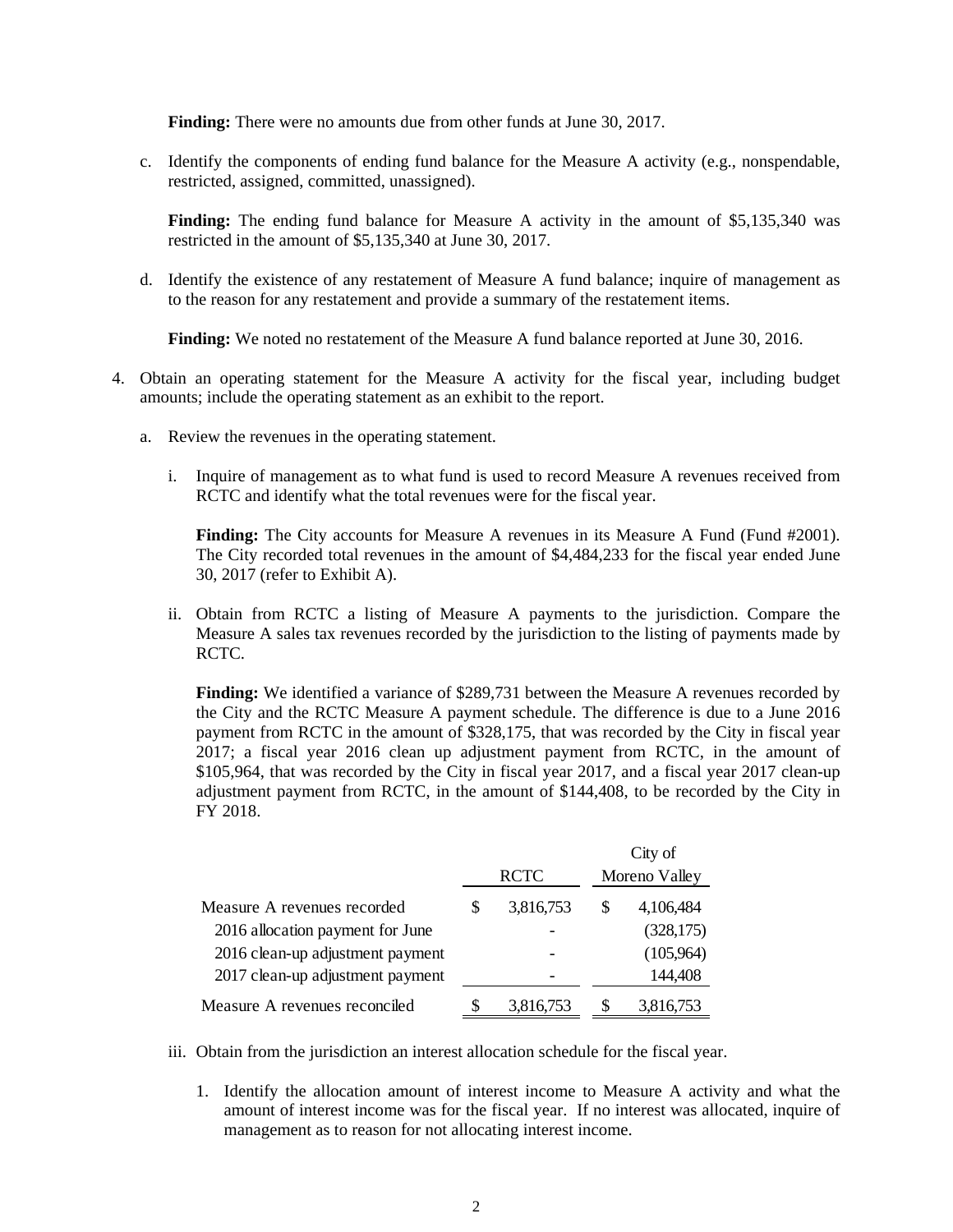**Finding:** The City allocated interest in the amount of \$76,966 to Measure A activity for the fiscal year ended June 30, 2017.

- b. Review the expenditures in the operating statement.
	- i. Inquire of management as to what fund is used to record Measure A expenditures and what the total expenditures were for the fiscal year.

**Finding:** The City accounts for Measure A expenditures in its Measure A Fund (Fund #2001). The City recorded total Measure A expenditures in the amount of \$4,513,838 for the fiscal year ended June 30, 2017 (refer to Exhibit A).

ii. Select expenditures for testing that comprise at least 20% of the total Measure A expenditures.

**Finding:** The City recorded Measure A expenditures in the amount of \$4,513,838. We selected \$1,465,617 or 32.4%, for testing.

1. For the expenditures selected for testing, compare the dollar amount listed on the general ledger to the supporting documentation.

**Finding:** No exceptions were noted as a result of applying this procedure.

2. For the expenditures selected for testing, review the Five-Year CIP and note if the project is included in the Five-Year CIP and is an allowable cost.

**Finding:** The expenditures selected for testing were included in the Five-Year CIP and were allowable costs. No exceptions were noted as a result of applying this procedure.

iii. Inquire of management as to the nature of any transfers in or out recorded in the Measure A Fund. For any transfers out, determine if nature of transfer out was included in the Five-Year CIP.

**Finding:** Per discussion with City management, the City recorded transfers out of the Measure A Fund in the amount of \$1,064,000 to the Development Impact Fees (DIF) Arterial Streets Fund for Arterial Streets expenditures and \$1,487,422 to the Total Road Improvement Program (TRIP) Debt Service Fund for TRIP Certificates of Participation (COPs) 13A debt service expenditures. These transfers are included in the Five-Year CIP.

iv. Inquire of management as to the amount of general or non-project-related indirect costs, if any, included in expenditures. If indirect costs exceed 8% of Measure A revenue, inquire of management as to the basis for indirect costs charged to Measure A. If indirect costs are identified, determine if such costs are included in the Five-Year CIP.

Finding: Per discussion with City management, general or non-project-related indirect costs of \$296,240 were included in Measure A expenditures during the fiscal year ended June 30, 2017, which is 7% of Measure A revenue of \$4,106,484 for the fiscal year ended June 30, 2017. Indirect costs were included in the City's Five-Year CIP as Overhead costs. No exceptions were noted as a result of applying this procedure.

v. Inquire of management as to the amount of debt service expenditures recorded in the Measure A fund.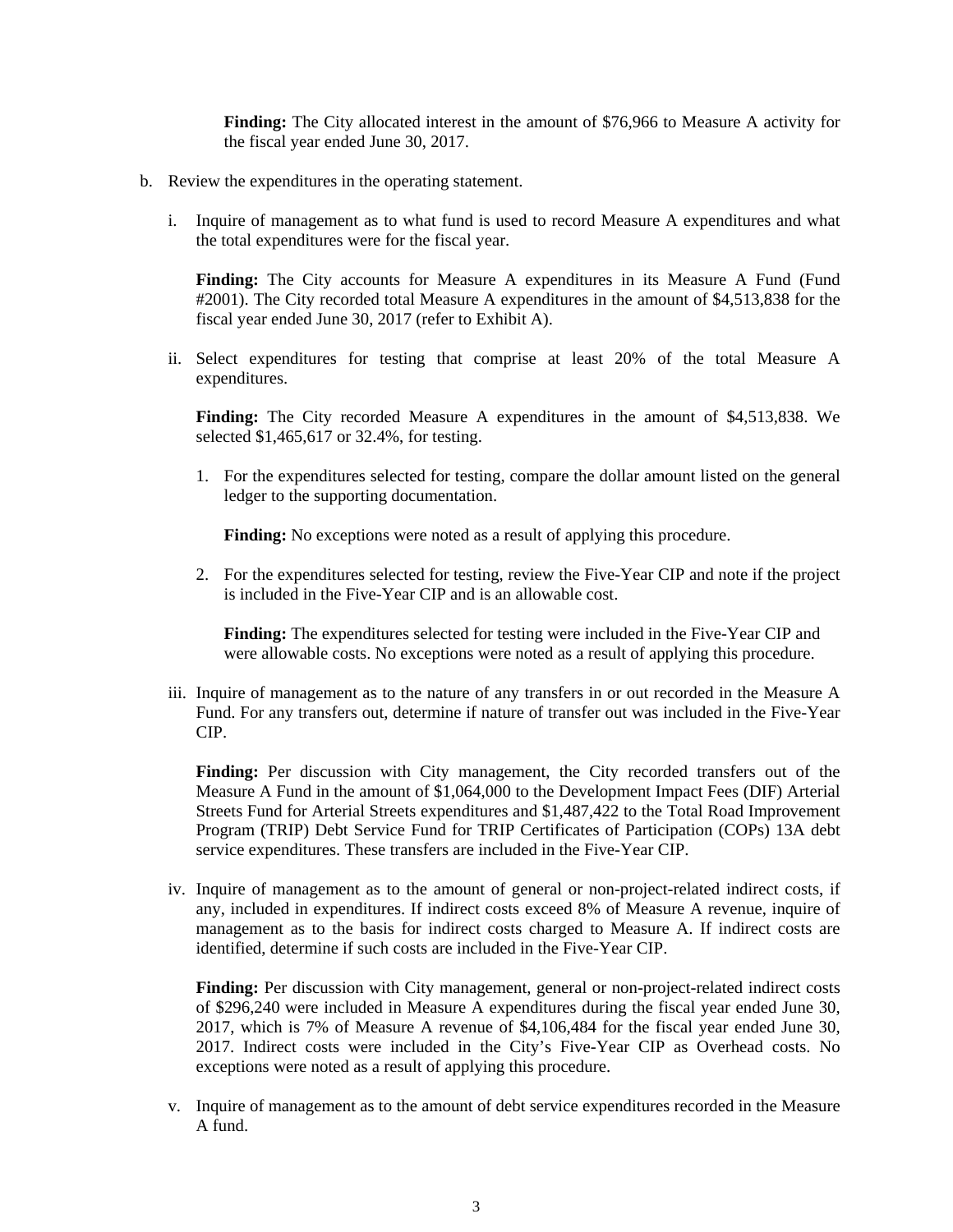1. For cities with advance funding agreements with RCTC, compare debt service expenditures to Measure A payments withheld by RCTC.

**Finding:** There was no advance funding agreement with RCTC noted.

2. For cities with other indebtedness, determine if such costs are included in the Five-Year CIP.

**Finding:** Per discussion with City management, the City recorded transfers out of the Measure A Fund in the amount \$1,487,422 to the TRIP Debt Service Fund for TRIP COP 13A debt service expenditures that is included in the Five-Year CIP.

5. Compare the budgeted expenditures to actual amounts; inquire of management as to the nature of significant budget variances.

|                            | <b>Budget</b>   |    | Actual    |    | Variance  |  |  |
|----------------------------|-----------------|----|-----------|----|-----------|--|--|
| Capital projects           | \$<br>8,093,087 | \$ | 2,899,681 | \$ | 5,193,406 |  |  |
| Transportation             | 1,755,702       |    | 1,242,596 |    | 513,106   |  |  |
| Maintenance and operations | 354,816         |    | 75,321    |    | 279,495   |  |  |
| Indirect costs             | 296,240         |    | 296,240   |    |           |  |  |
| Transfers Out              | 2,553,000       |    | 2,551,422 |    | 1,578     |  |  |
| Total expenditures         | 13,052,845      | \$ | 7,065,260 | S  | 5,987,585 |  |  |

**Finding:** The following schedule compares budgeted expenditures to actual amounts.

Per discussion with City management, the budget to actual variance of \$5,987,585 is due to several projects, such as the San Timoteo Foothill Storm Drain and the Street Improvement Program, budgeted for FY 2016-17 that were not completed and the remaining budget was carried forward to FY 2017-18.

- 6. Obtain from RCTC a listing of jurisdictions who participate in the Western County or Coachella Valley TUMF programs.
	- a. If the jurisdiction is a participant in the TUMF program, select at least one disbursement for validation as to the amount remitted to WRCOG or CVAG, as applicable.

**Finding:** We selected one disbursement in the amount of \$720,018. The payment selected for testing indicated that TUMF was collected and remitted to WRCOG, as required.

b. Indicate the total amount of TUMF fees collected and remitted during the fiscal year.

**Finding:** The City collected and remitted \$1,904,640 of TUMF fees during the fiscal year ended June 30, 2017.

- 7. Obtain from RCTC a listing of jurisdictions who participate in the Western County MSHCP program.
	- a. If the jurisdiction is a participant in the MSHCP program, select at least one disbursement for validation as to the amount remitted to RCA, as applicable.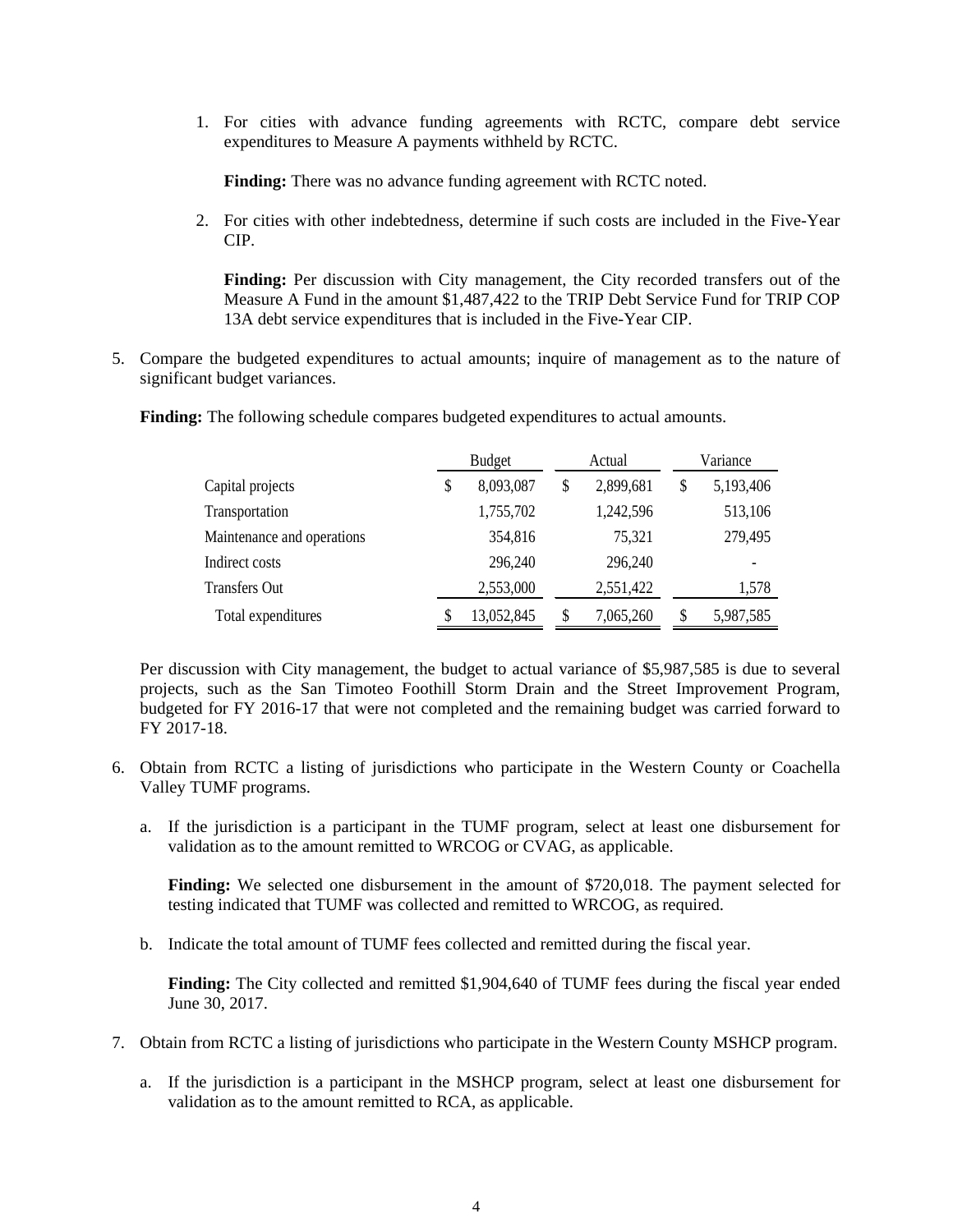**Finding:** We selected one disbursement in the amount of \$65,736. The payment selected for testing indicated that MSHCP was collected and remitted to RCA, as required.

b. Inquire of management as to the existence of any fees collected in prior years and not remitted to RCA as of the end of the fiscal year.

**Finding:** Per discussion with City management, there were no fees collected in prior years and not remitted to RCA as of the end of the fiscal year.

c. Indicate the total amount of MSHCP fees collected and remitted during the fiscal year.

**Finding:** The City collected and remitted \$1,307,483 of MSHCP fees during the fiscal year ended June 30, 2017.

- 8. Obtain from RCTC the Maintenance of Effort (MOE) base year requirement, including supporting detail of the calculations for the City, and the carryover amount allowed as of the beginning of the fiscal year.
	- a. Obtain from the City a calculation of its current year MOE amount in the format similar to its base year calculation. Attach a copy of the calculation worksheet provided by the City as an exhibit to the report.

**Finding:** No exceptions were noted as a result of applying this procedure. Refer to Exhibit B for a copy of the City's MOE calculation.

b. Compare the current year MOE amounts from the General Fund to the general ledger.

**Finding:** No exceptions were noted as a result of applying this procedure.

c. Review the General Fund general ledger to determine if there were any transfers in to fund any MOE amounts.

**Finding:** No transfers in were noted as a result of applying this procedure.

d. Compare the amount of current year MOE expenditures to the MOE base requirement and add any excess to, or subtract any deficiency from, the carryover amount.

**Finding:** We noted that current year MOE expenditures of \$3,411,026 were greater than the MOE base requirement of \$1,459,153 resulting in an excess MOE of \$1,951,873 for the fiscal year ended June 30, 2017.

e. If the amount of discretionary funds spent is less than the MOE base requirement (MOE deficiency), determine the amount of any prior year MOE carryover using the information obtained from RCTC, and reduce the MOE deficiency by any available MOE carryover to determine an adjusted current year expenditure amount.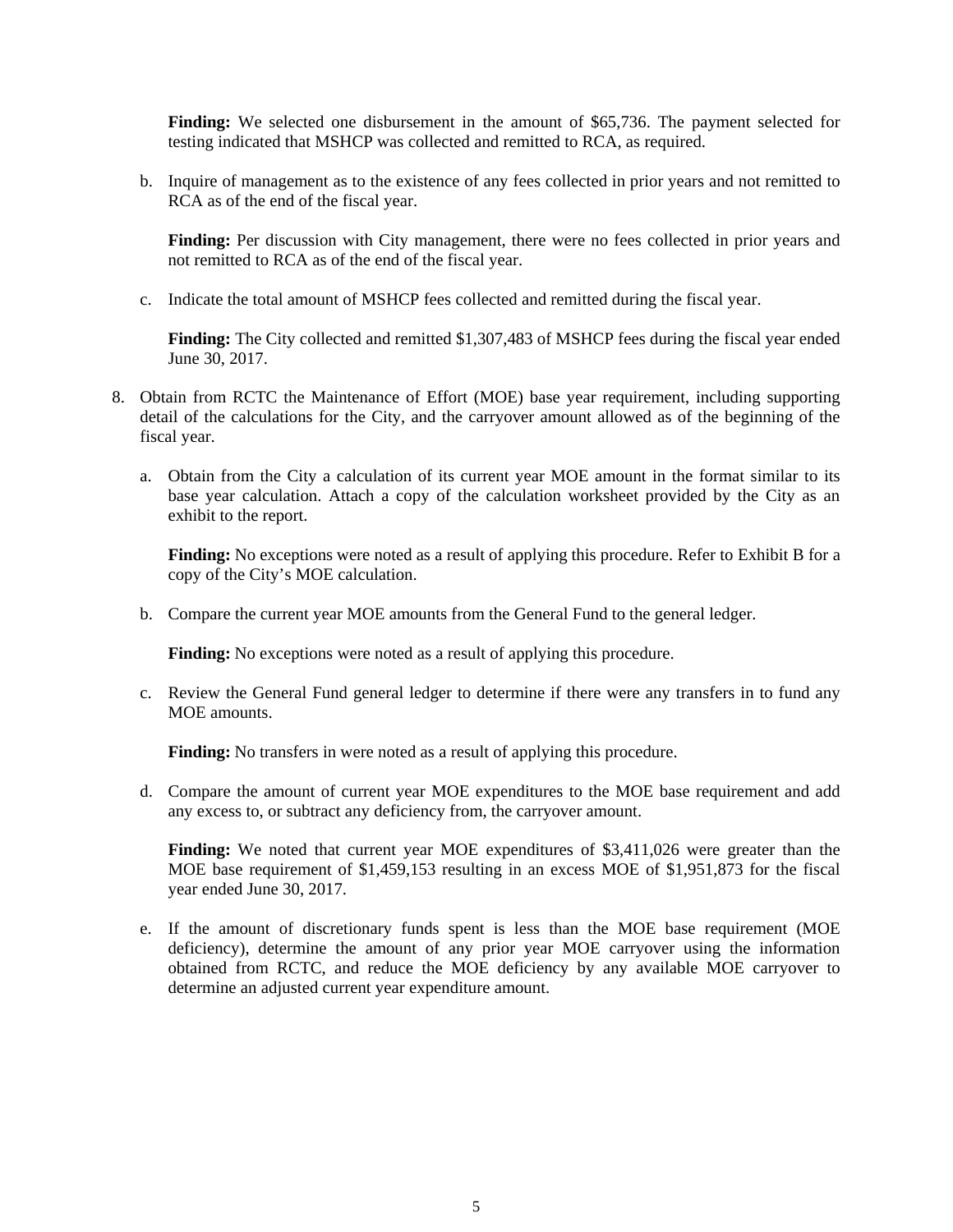**Finding:** No exceptions were noted as a result of applying this procedure. The City's discretionary funds spent during the fiscal year ended June 30, 2017 exceeded the MOE base year requirement. The City's MOE carryover at June 30, 2017 is calculated as follows:

| MOE excess at July 1, 2016                         | 3,742,769   |
|----------------------------------------------------|-------------|
| Current year MOE expenditures                      | 3,411,025   |
| Less: MOE base year requirement                    | (1,459,153) |
| MOE excess for the fiscal year ended June 30, 2017 | 1,951,872   |
| MOE excess at June 30, 2017                        | 5,694,641   |

This agreed-upon procedures engagement was conducted in accordance with attestation standards established by the American Institute of Certified Public Accountants. We were not engaged to and did not conduct an examination or review, the objective of which would be the expression of an opinion or conclusion, respectively, on the City's compliance with the grant terms and conditions of the Measure A Local Streets and Roads Program. Accordingly, we do not express such an opinion. Had we performed additional procedures, other matters might have come to our attention that would have been reported to you.

This report is intended solely for the information and use of the Board of Commissioners and management of RCTC and is not intended to be and should not be used by anyone other than this specified party.

Macias Gini & O'Connell LAP

Newport Beach, California January 31, 2018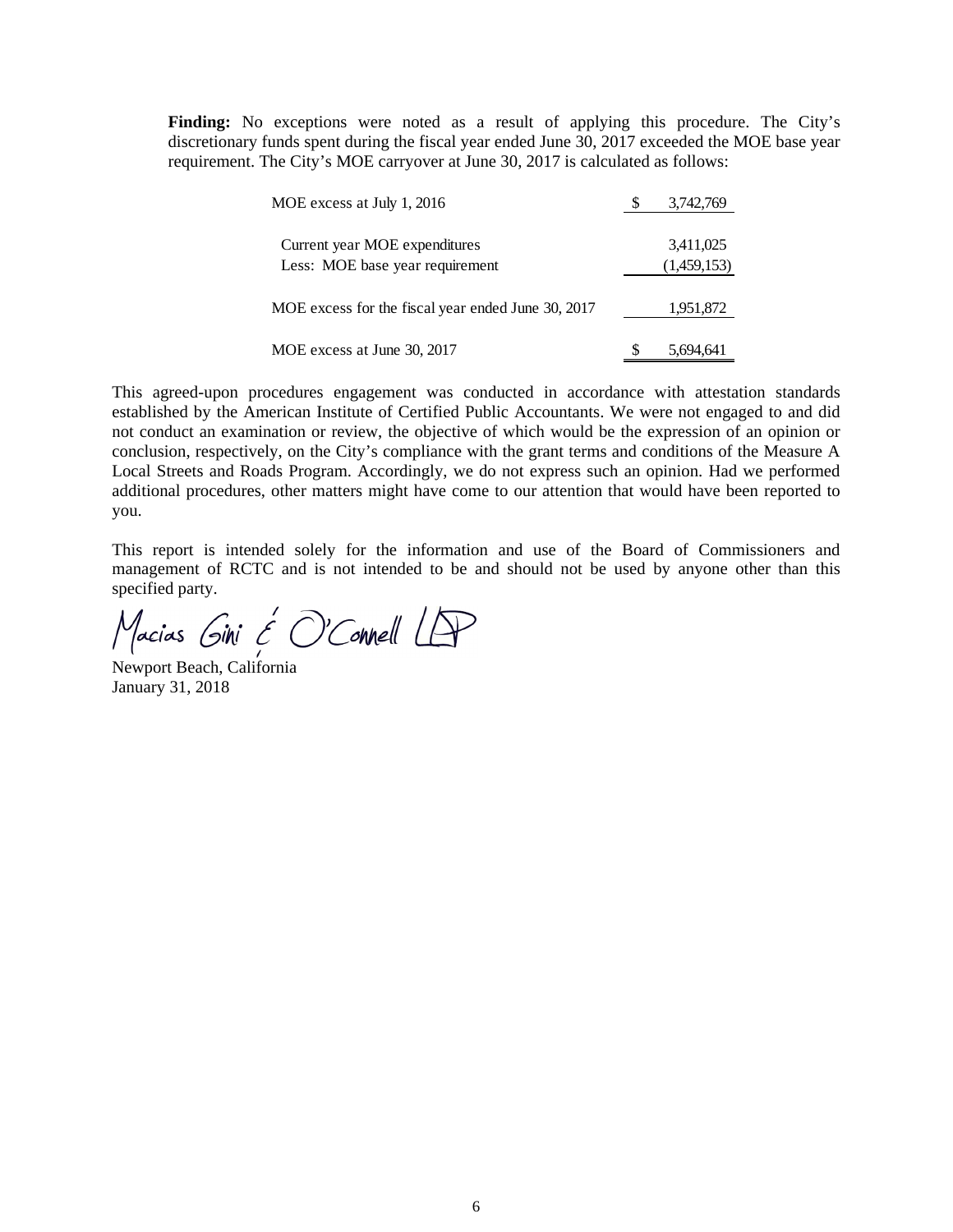## **CITY OF MORENO VALLEY, CALIFORNIA Measure A Operating Statement For the Fiscal Year Ended June 30, 2017 (Unaudited)**

|                                 | <b>Budget</b> |             |    | Actual      |    | Variance  |
|---------------------------------|---------------|-------------|----|-------------|----|-----------|
| Revenue:                        |               |             |    |             |    |           |
| Measure A                       | \$            | 3,703,000   | \$ | 4,106,484   | \$ | 403,484   |
| Investment interest income      |               | 99,000      |    | 76,966      |    | (22,034)  |
| Miscellaneous income            |               | 11,500      |    | 83,174      |    | 71,674    |
| Revenues from other Governments |               | 121,930     |    | 217,609     |    | 95,679    |
| Total revenue                   |               | 3,935,430   |    | 4,484,233   |    | 548,803   |
| Expenditures:                   |               |             |    |             |    |           |
| <b>Capital Projects</b>         |               | 8,093,087   |    | 2,899,681   |    | 5,193,406 |
| Transportation                  |               | 1,755,702   |    | 1,242,596   |    | 513,106   |
| Maintenance and Operations      |               | 354,816     |    | 75,321      |    | 279,495   |
| Indirect costs                  |               | 296,240     |    | 296,240     |    |           |
| Total expenditures              |               | 10,499,845  |    | 4,513,838   |    | 5,986,007 |
| Other financing use:            |               |             |    |             |    |           |
| <b>Transfers Out</b>            |               | 2,553,000   |    | 2,551,422   |    | 1,578     |
| Deficiency of revenues          |               |             |    |             |    |           |
| under expenditures              | S             | (9,117,415) | æ. | (2,581,027) |    | 6,536,388 |